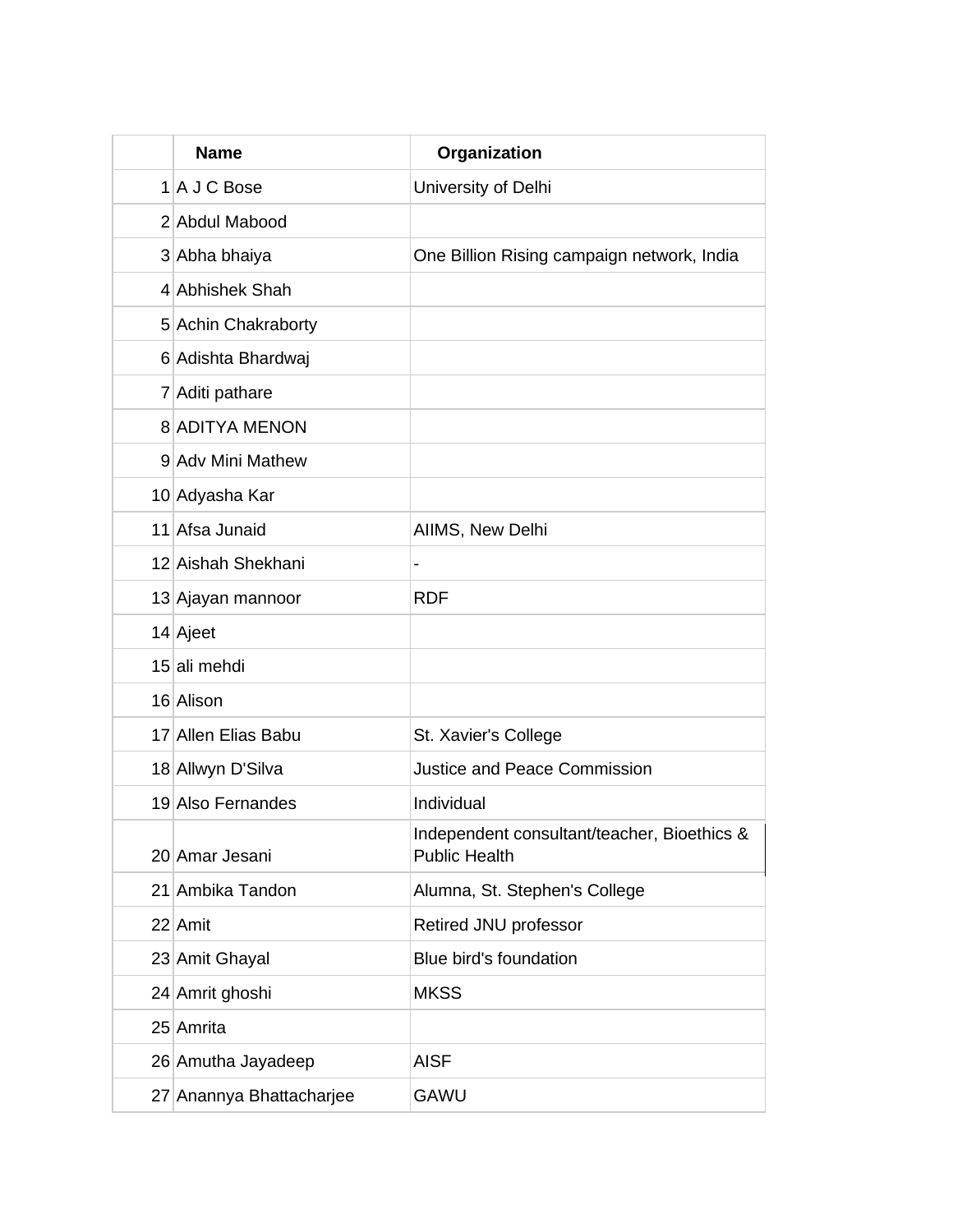| 28 Anant Phadke           |                                                       |
|---------------------------|-------------------------------------------------------|
| 29 Anasua Chatterjee      |                                                       |
| 30 Ancila John            |                                                       |
| 31 Andrew                 | Prison ministry India                                 |
| 32 Anil Sadgopal          |                                                       |
| 33 Anita Cherian          |                                                       |
| 34 Ankita Das             | PhD student at JIPMER Pondicherry                     |
| 35 Ann Coelho             |                                                       |
| 36 Ann Palatty            | <b>Charitable Society</b>                             |
| 37 Anna Dsouza            |                                                       |
| 38 Ansari Najmussaher     | Shaoorkada A Forum                                    |
| 39 Anthoniraj Thumma      | <b>Federation of Telugu Churches</b>                  |
| 40 Anthony Victor D'Souza | Society of Jesus                                      |
| 41 Anu                    | Samanvaya                                             |
| 42 Anuradha Chenoy        |                                                       |
| 43 Anushree               |                                                       |
| 44 Anushree Shukla        | Individual                                            |
| 45 Apeksha Priyadarshini  | <b>Bhagat Singh Ambedkar Students</b><br>Organization |
| 46 Apurva                 |                                                       |
| 47 Arindam Roy            |                                                       |
| 48 Arjun Prasad Singh     | Delhi People's Forum                                  |
| 49 Arokia Mary            | Apnalaya                                              |
| 50 Arpita Jaya            | <b>Quill Foundation</b>                               |
| 51 Arun Kumar             | ISS, New Delhi                                        |
| 52 Arun Mhatre            | Activist                                              |
| 53 Aruna Gopalan          |                                                       |
| 54 Arundhati Dhuru        | <b>NAPM</b>                                           |
| 55 Arunima kaushik        |                                                       |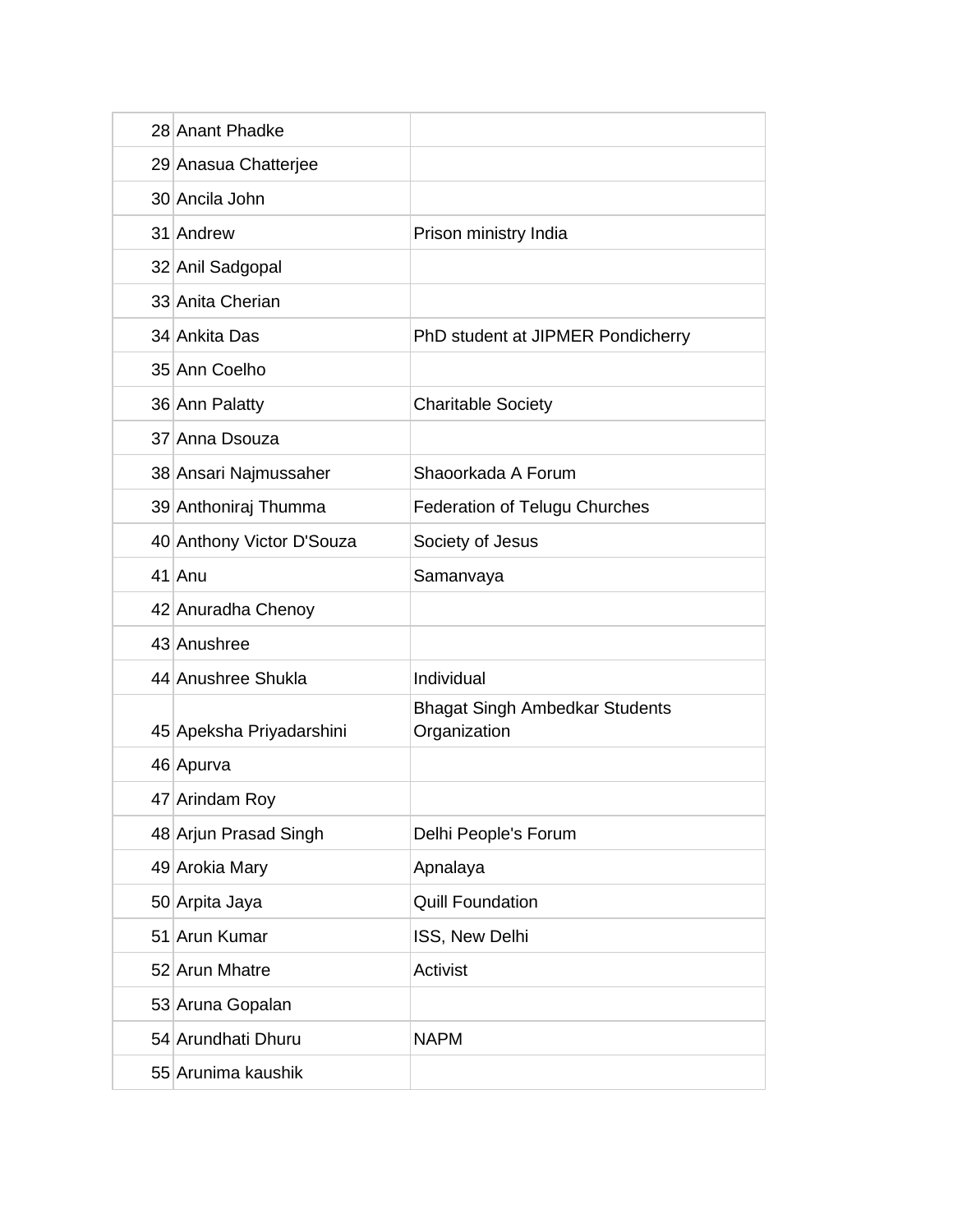| 56 Arup Dasgupta           | <b>APDR</b>                       |
|----------------------------|-----------------------------------|
| 57 Arvind Sivaramakrishnan |                                   |
| 58 Asad Yar Khan           | <b>AMU ALIGARH</b>                |
| 59 Asif Divekar            |                                   |
| 60 Atul KOTA               | Kota-assoxiates-solapur           |
| 61 Augustine Crasto        | St.John Prison Ministry, Thane    |
| 62 Avantika Mehta          | Independent Journalist            |
| 63 B Perera                |                                   |
| 64 Baptist Pinto           | St Peter's Church, Bandra, Mumbai |
| 65 Barses J. A. D'Souza    |                                   |
| 66 Baskaran                |                                   |
| 67 Beena Choksi            |                                   |
| 68 benedict                |                                   |
| 69 Benna                   |                                   |
| 70 Bernadette              | Individual                        |
| 71 Bernadette Cardoz       |                                   |
| 72 Bernard D'Mello         | Individual                        |
| 73 Bernard lancy pinto     | <b>Centre for Peace Trust</b>     |
| 74 Bernie                  | <b>YWCA</b>                       |
| 75 Bhagyashree             |                                   |
| 76 Bharathy Singaravel     | <b>Culture Reporter</b>           |
| 77 Bhavi Trivedi           | Individual                        |
| 78 Bhushan Milind Ghongade | Law student                       |
| 79 Bittu kodaiah           | <b>WSS</b>                        |
| 80 Bubla Basu              |                                   |
| $81$ C D                   | Individual                        |
| 82 C Pereira               |                                   |
| 83 Carlton                 | Prision minstry India             |
| 84 Carol Lobo              |                                   |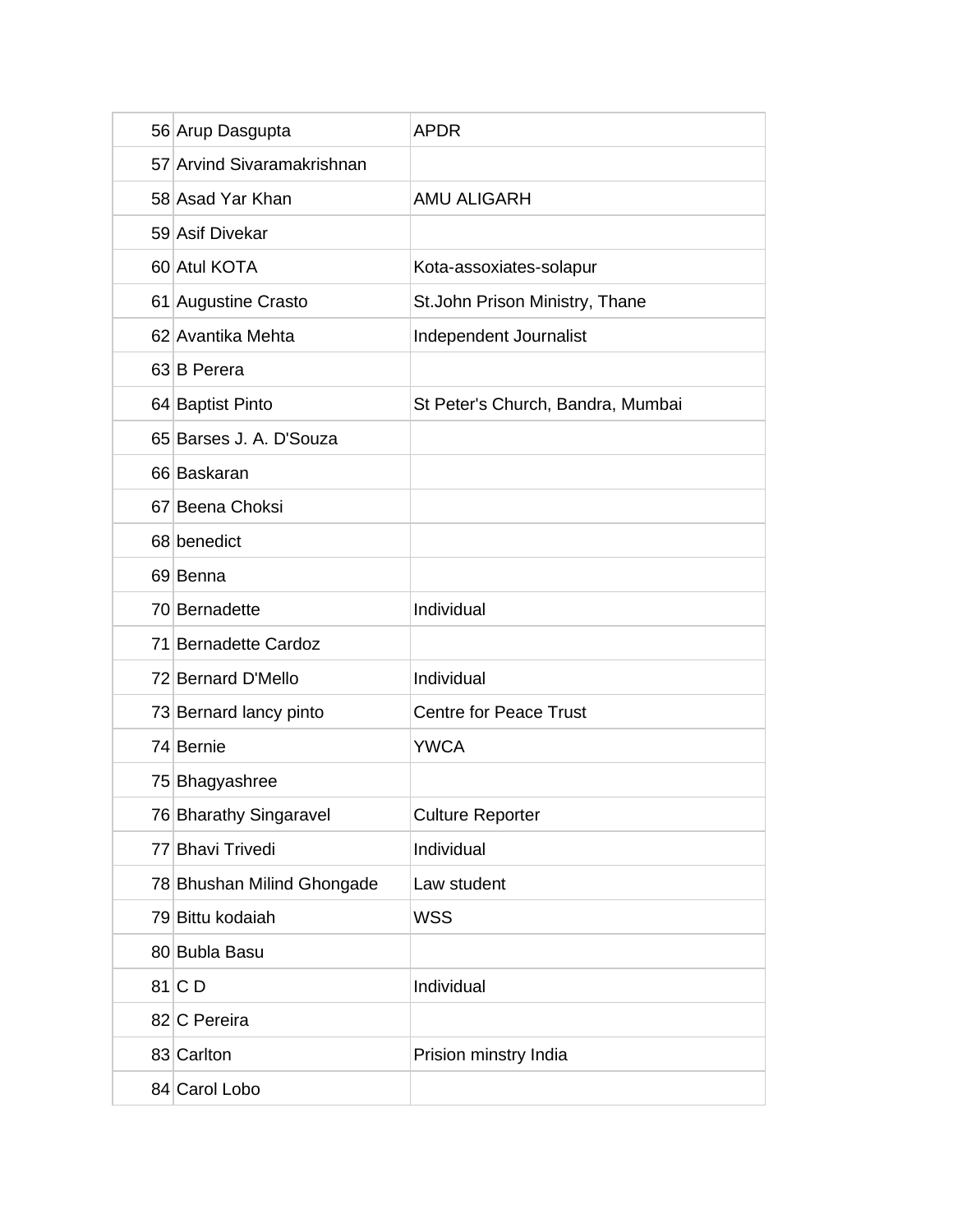| 85 Cassandra                | <b>Indian Citizen</b>                          |
|-----------------------------|------------------------------------------------|
| 86 Catherine Nair           | College of Social Work Nirmala Niketan         |
| 87 Cedric Prakash           | <b>Cedric Prakash</b>                          |
| 88 Charlotte Pinto          | Godrej Tyson Foods limited                     |
| 89 Chayanika Shah           | <b>LABIA - A Queer Feminist LBT Collective</b> |
| 90 CHETAN PATIL             | Individual                                     |
| 91 Chetna                   |                                                |
| 92 Chhaya datar             | <b>TISS</b>                                    |
| 93 Chinnathambi Elumalai    | Rural People's Sangam                          |
| 94 Christina S              |                                                |
| 95 Colette                  |                                                |
| 96 Coral DSylva             | Individual                                     |
| 97 Crystal F De Vitre       | Service                                        |
| 98 D Parthasarathy          |                                                |
| 99 Damascene                | Individual                                     |
| 100 Daniel A Rodrigues      | Individual                                     |
| 101 Danish Ibrahim          |                                                |
| 102 Darrel Mathias          |                                                |
| 103 Darryl Jeddo            | Individual                                     |
| 104 David matcha            |                                                |
| 105 Debarati                | TISS Hyderabad                                 |
| 106 Debashish Bhattacherjee | <b>IIM Calcutta</b>                            |
| 107 Deepa Balsavar          | Independent artist                             |
| 108 Deepika Joshi           | Jan swasthya abhiyan                           |
| 109 Delson P. Varghese      | Prison Ministry India                          |
| 110 Denise                  | Individual                                     |
| 111 Denize Anklesaria       | Individual                                     |
| 112 Dennis Melwyn           |                                                |
| 113 Denzil Kenny            | Individual                                     |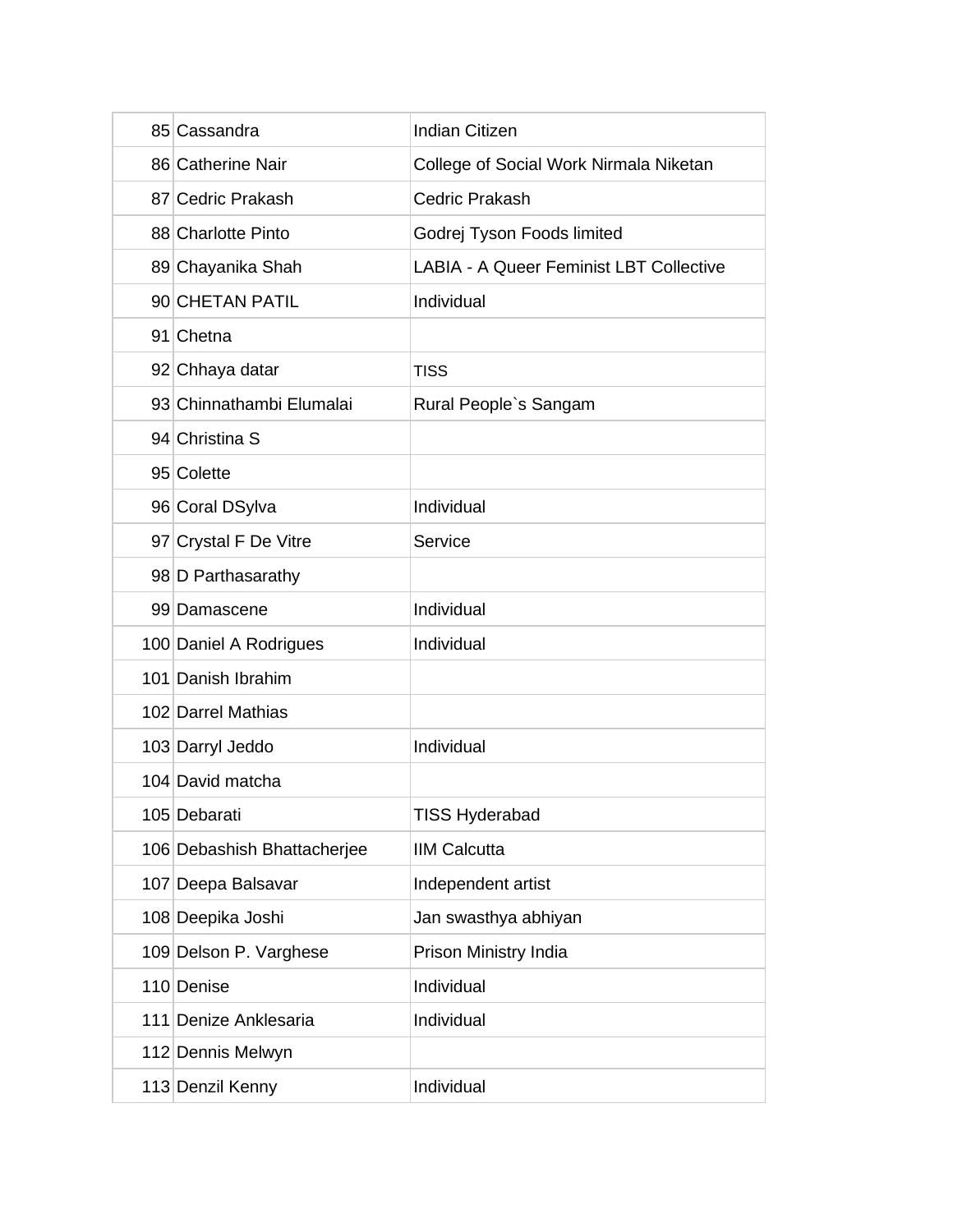| 114 Derek D'souza             |                                           |
|-------------------------------|-------------------------------------------|
| 115 Derek Dmello              |                                           |
| 116 Desiree D'Souza           | Individual                                |
| 117 Devan Furia               |                                           |
| 118 Devika N                  |                                           |
| 119 Devna                     | Life and liberty foundation               |
| 120 Deyanira Gonzalez de Leon | Women and Health: Together for the Future |
| 121 Dheeraj                   |                                           |
| 122 Dilip                     |                                           |
| 123 Dilshad                   |                                           |
| 124 Dilsheena Singh           |                                           |
| 125 Dimple Oberoi Vahali      | <b>Independent Activist</b>               |
| 126 Dinesh C. Mali            |                                           |
| 127 Divya Sundaram            | St. Xavier's College                      |
| 128 Divyang                   |                                           |
| 129 Divyansha Dwivedi         | Individual                                |
| 130 Dorothy                   | <b>Prison Ministry</b>                    |
| 131 dr lubna sarwath          | socialist party (india)                   |
| 132 dr sunilam                | kisan sangharsh samiti                    |
| 133 Dr Surinder Kumar         |                                           |
| 134 Dr. Favian                |                                           |
| 135 Dr.A.E.Rodrigues          |                                           |
| 136 Dr. Hazel D'Lima          | Nirmala Niketan                           |
| 137 Dr.K B Obalesha           | Dalit Human Rights forum-Karnataka        |
| 138 Edwin Prabhakaran MG      | Thiravidar Vidithalai kalagam             |
| 139 Eldred Tellis             | <b>Sankalp Rehabilitation Trust</b>       |
| $140$ Ella                    |                                           |
| $141$ Elsa                    |                                           |
| 142 Erena D'souza             | Individual                                |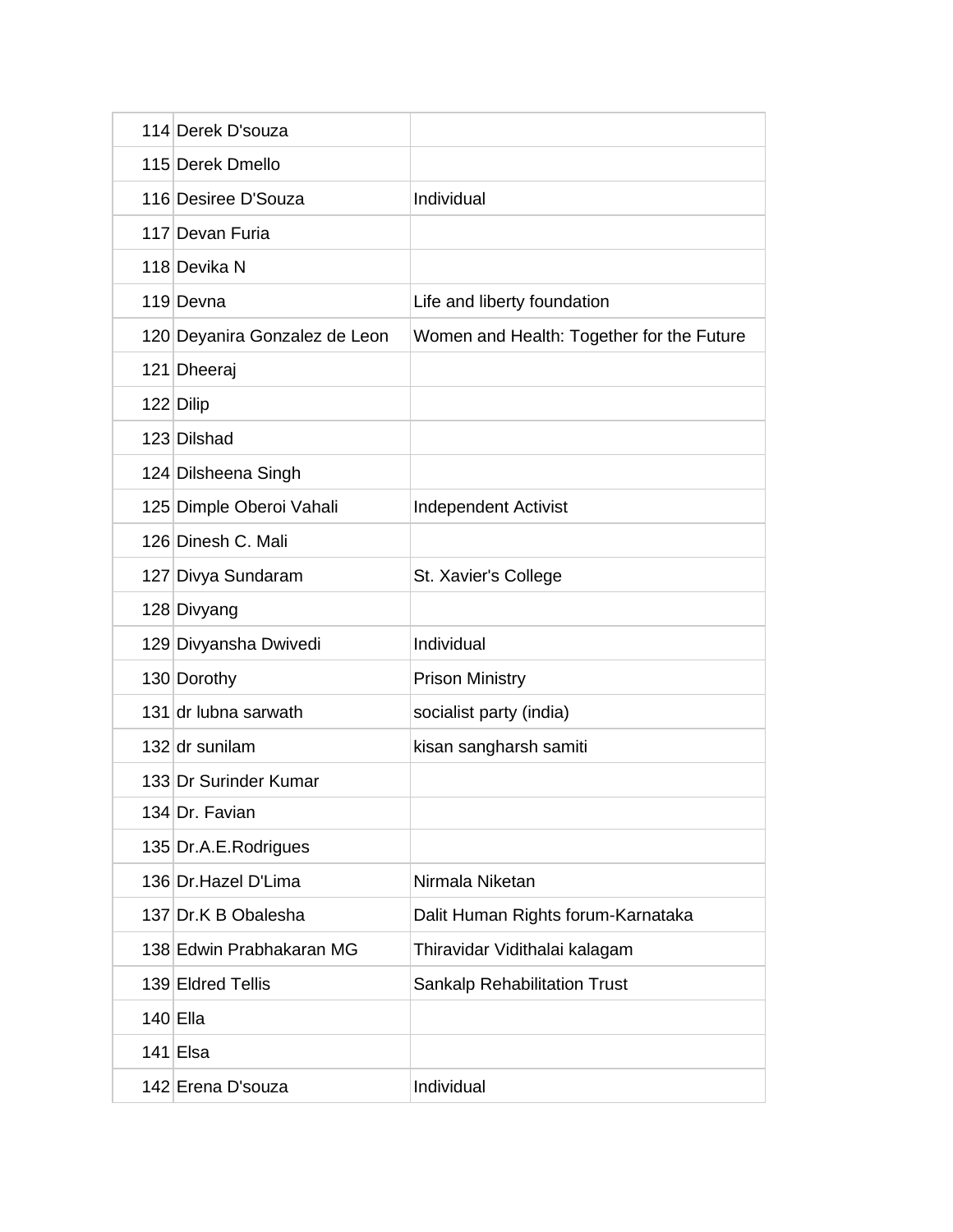| 143 Faizan Sarwar            | <b>MANUU</b>                                                           |
|------------------------------|------------------------------------------------------------------------|
| 144 Fatima Lopes             |                                                                        |
| 145 firoz ahmad              |                                                                        |
| 146 Fleur D'Souza            |                                                                        |
| 147 Frazer Mascarenhas       | Society of Jesus                                                       |
| 148 Gabriele Dietrich        | <b>NAPM</b>                                                            |
| 149 GASS, Odisha             |                                                                        |
| 150 Gaurav savla             |                                                                        |
| 151 Gautam                   | Sfs                                                                    |
| 152 Gautam Mody              | <b>New Trade Union Initiative</b>                                      |
| 153 Gerard Conrad Rodrick sj | Jesuit                                                                 |
| 154 Goals sundararajan       | <b>CPDR-TN</b>                                                         |
| 155 Greta                    |                                                                        |
| 156 Gurpreet Kaur            | Researcher                                                             |
| 157 Hamida vasanwala         |                                                                        |
| 158 Hardeep Singh Kainth     |                                                                        |
| 159 Hariprasad               |                                                                        |
| 160 Harsh Kapoor             | sacw.net                                                               |
| 161 Harshada Vasantrao Morey |                                                                        |
| 162 Hasina                   | <b>Struck down UAPA</b>                                                |
| 163 Havila Reddy             |                                                                        |
| 164 Heer Ganjwala            |                                                                        |
| 165 Henry Campis             | Federal University of CearÂ <sub>i</sub> , Fortaleza,<br><b>Brazil</b> |
| 166 Henry Sutioso            | Centre for Human Ecology, Indonesia                                    |
| 167 Hetal Sheth              |                                                                        |
| 168 Heti Damani              |                                                                        |
| 169 Hilda Rodrigues          | Prison Ministry of India                                               |
| 170 Himani Londhe            | Nirmala Niketan                                                        |
| 171 Hiren Gandhi             |                                                                        |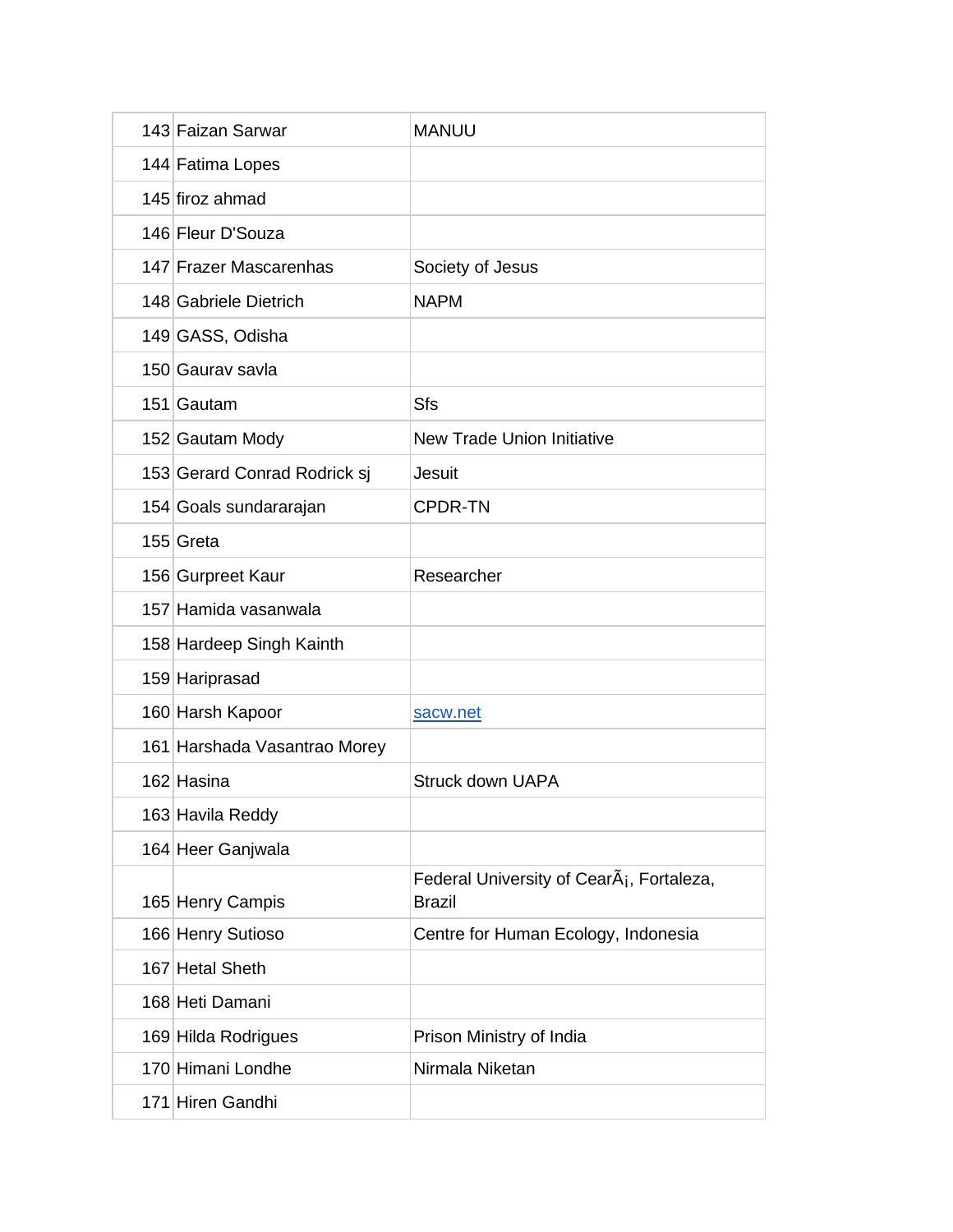|            | 172 Hritik Lalan          | Student, Mumbai University.                  |
|------------|---------------------------|----------------------------------------------|
|            | 173 Humaira Khan          |                                              |
|            | $174$ Iman                | <b>DISSC</b>                                 |
|            | 175 Ipsa Shatakshi        | Individual                                   |
|            | 176 Irene sequeira        | Advocate                                     |
|            | 177 Irfan Engineer        | All India Secular Forum                      |
| $178$ Iris |                           |                                              |
|            | 179 Ishita                | Lockdown relief project                      |
|            | 180 Ivan Coelho           |                                              |
|            | 181 Jagdeep Chhokar       |                                              |
|            | 182 Jagrut                |                                              |
|            | 183 Janaki Abraham        | <b>Delhi University</b>                      |
|            | 184 Jaya I.               | Srishti School of Art, Design and Technology |
|            | 185 Jayabathuri           | Journalist                                   |
|            | 186 Jenifer               |                                              |
|            | 187 Jenika Fernandes      |                                              |
|            | 188 Jennifer C            |                                              |
|            | 189 Jennifer James        | Prison Ministry India                        |
|            | 190 Jeron Jacob           |                                              |
|            | 191 Jesse Knutson         | University of Hawaii Manoa                   |
|            | 192 JINISHA JAGDISH PATEL |                                              |
|            | 193 Joe Athialy           | Individual                                   |
|            | 194 John Almeida          | Individual                                   |
|            | 195 john Dsouza           |                                              |
|            | 196 John Rebeiro          | <b>CPT</b>                                   |
|            | 197 Jolly                 | Govt service                                 |
|            | 198 Joseph Gonsalves      | Individual                                   |
|            | 199 Joseph Mattam         | Gujarat Vidya Deep                           |
|            | 200 Josephine             | Sanjeevani                                   |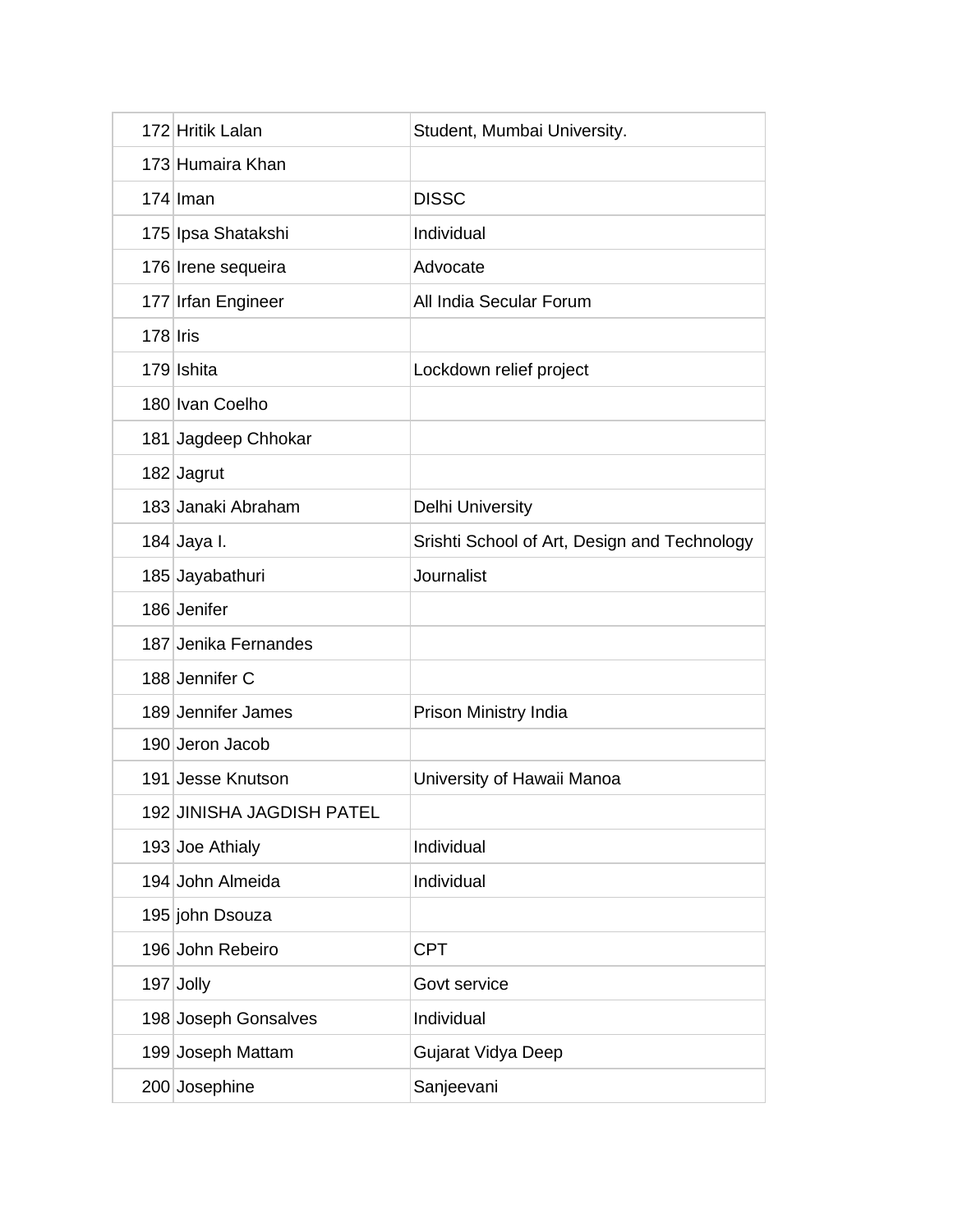| 201 Joy Senguota       | Media                                                      |
|------------------------|------------------------------------------------------------|
| 202 Judy Lewis         | Women and Health Together for the Future                   |
| 203 Julia George       | Ursuline sisters of Tildonk                                |
| 204 K. Padma           | Committee for the Release of Political<br><b>Prisoners</b> |
| 205 Kabeer p           | Dakshinayan                                                |
| 206 Kalpana            |                                                            |
| 207 kamayani           | Jan Swasthya Abhiyan                                       |
| 208 Kanika Satyanand   |                                                            |
| 209 Karan Singh        |                                                            |
| 210 Ketaki Bhagwati    |                                                            |
| 211 Kimberly           |                                                            |
| 212 Kirity Roy         | Banglar Manabadhikar Suraksha Mancha<br>(MASUM)            |
| 213 Krishna            | Crpp                                                       |
| 214 Kristoffer Dsilva  |                                                            |
| 215 Kritica Choudhary  |                                                            |
| 216 Kushal Gupta       | Life and liberty                                           |
| 217 Lata Singh         | <b>JNU</b>                                                 |
| 218 Leah D'silva       |                                                            |
| 219 Leeanzel Rebello   |                                                            |
| 220 Leena Fernandes    | <b>NSS</b>                                                 |
| 221 Leslie Dsouza      |                                                            |
| 222 Lily Kapse         | Individual                                                 |
| 223 Liza Patel         | Somaiya University                                         |
| 224 Lourdes            |                                                            |
| 225 Lynette            |                                                            |
| 226 M Mittal           |                                                            |
| 227 M. Shetty          |                                                            |
| 228 Madana Kumaraswamy | Civil Liberties Committee Telangana State                  |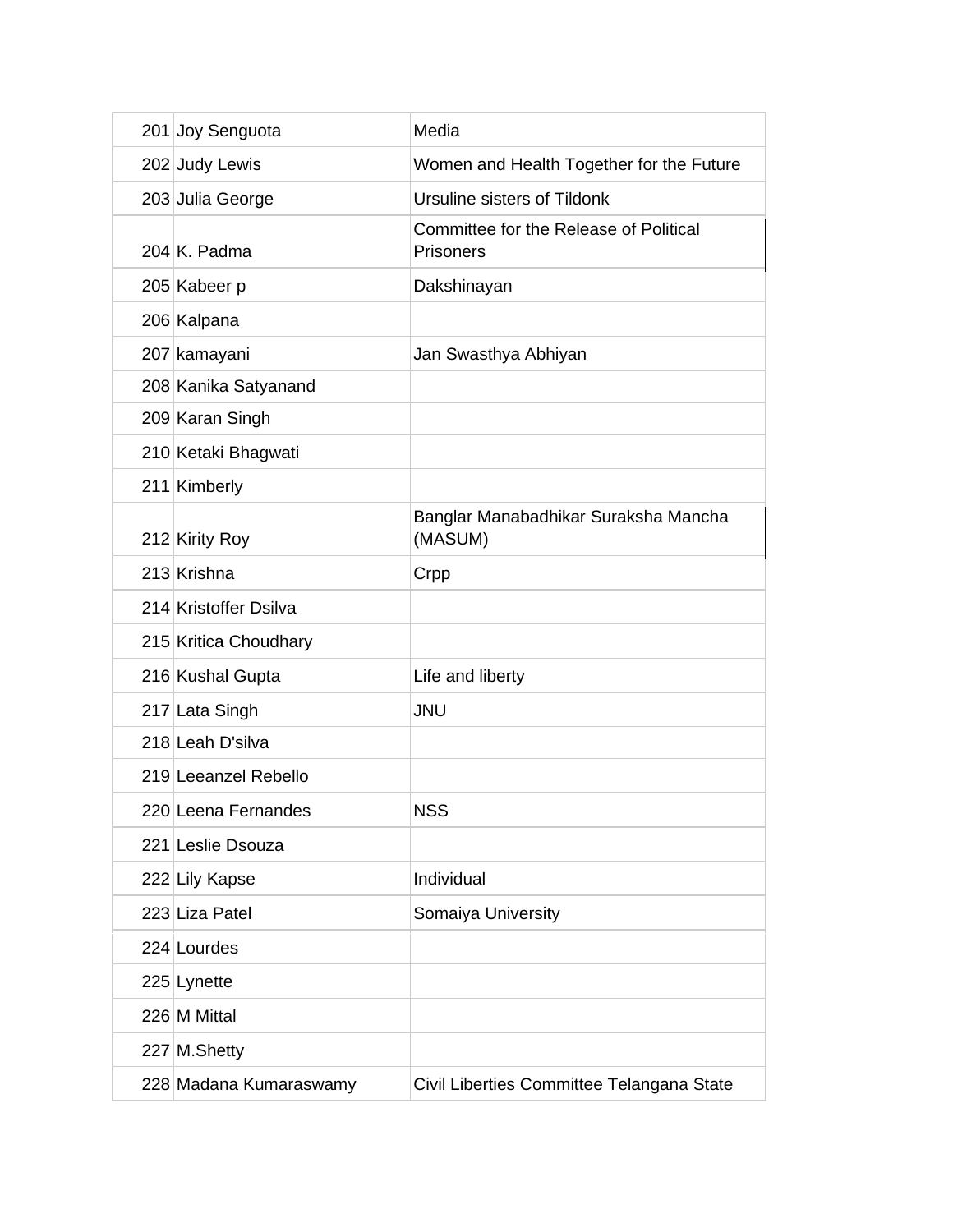|  | 229 Madhumita Dutta      |                              |
|--|--------------------------|------------------------------|
|  | 230 Madhura Sawant       |                              |
|  | 231 Mahalaya Chatterjee  | UNIVERSITY of CALCUTTA       |
|  | 232 Mahmuda Rahman Khan  | Shishu Aangina               |
|  | 233 Malini Kanal         | Self employed                |
|  | 234 Mamta Singh          | Social Worker                |
|  | 235 Manikranth Ch        |                              |
|  | 236 Mansha Singh         |                              |
|  | 237 MARCIA DCUNHA        | <b>ICWM</b>                  |
|  | 238 Margaret Mascarenhas | Prison ministry Mumbai       |
|  | 239 Maria                |                              |
|  | 240 Maria DSouza         | Individual                   |
|  | 241 Maria Fernandes      |                              |
|  | 242 Maria rohini         |                              |
|  | 243 Marietta             | Individual                   |
|  | 244 Mariyah              | Rizvi College                |
|  | 245 Marlene              | Shantighar                   |
|  | 246 Mary M               |                              |
|  | 247 Maryanne             |                              |
|  | 248 Matilda Dias         |                              |
|  | 249 Maureen Britto       |                              |
|  | 250 Maya K               | free-them-all.net collective |
|  | 251 Mayuresh             |                              |
|  | 252 Meena Seshu          | Sangram                      |
|  | 253 Megha                | Individual                   |
|  | 254 Megha Baggi          |                              |
|  | 255 Meghana              | Individual                   |
|  | 256 Meghna Roy           |                              |
|  | 257 Meher Ali            |                              |
|  |                          |                              |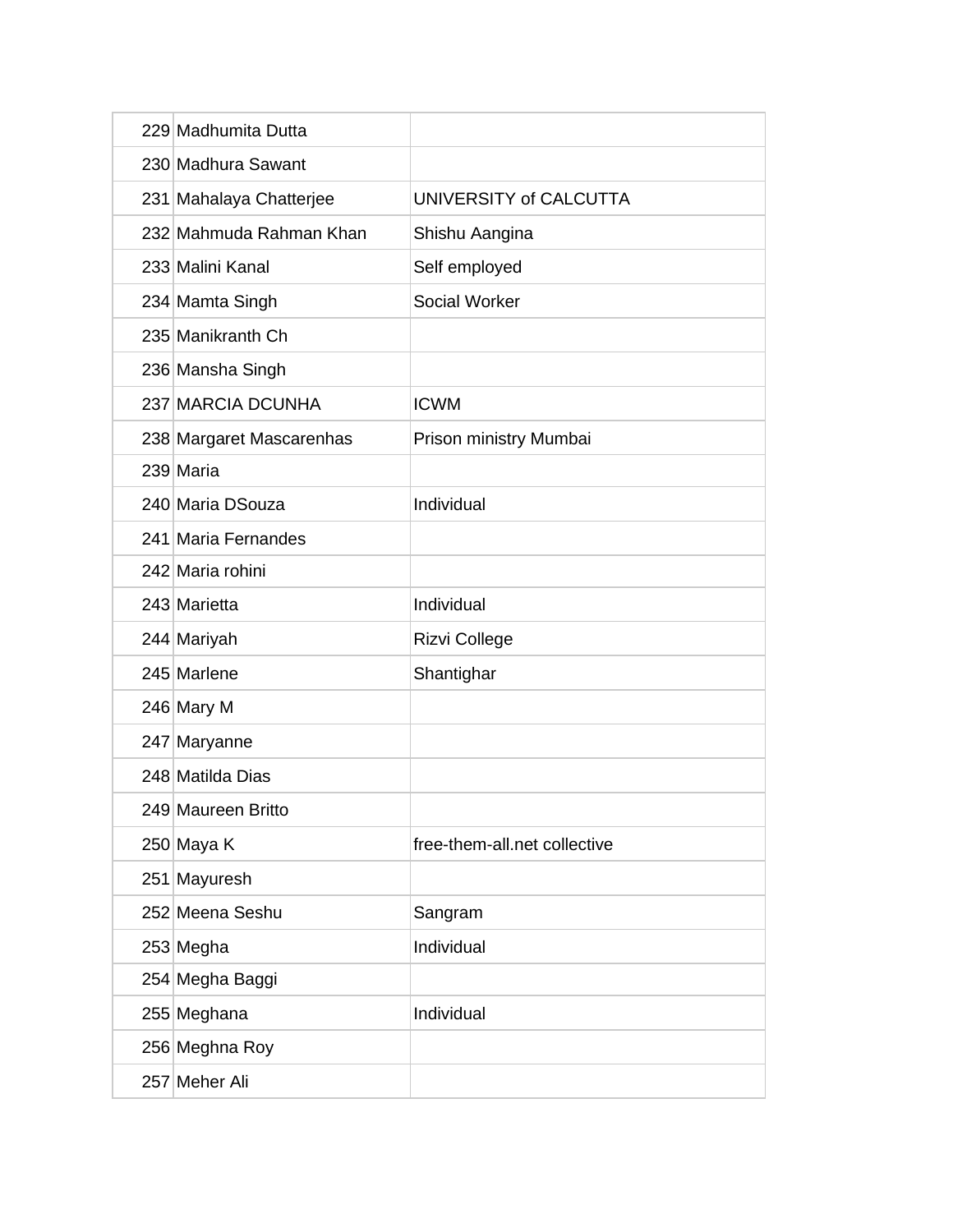| 258 Mekhela Uchil                        |                                        |
|------------------------------------------|----------------------------------------|
| 259 Michael Francis                      | Prison Ministry India                  |
| 260 Michael Noronha                      | Professor                              |
| 261 Mohammad Ismail                      | ismatimes                              |
| 262 Mohanan Pulikodan                    | Adivasi Dalit Women Civil Rights Forum |
| 263 Molina Dias                          |                                        |
| 264 Monali Raut                          |                                        |
| 265 Monika                               | bsCEM                                  |
| 266 Mrs Margaret A Parkar                |                                        |
| 267 Mrs Maureen Coelho                   |                                        |
| <b>Mrs Sushma Moses</b><br>268 chandekar | <b>Creative High School</b>            |
| 269 Mukta Kamble                         |                                        |
| 270 Munawar Azad                         | <b>Bharat Bachao Andolan</b>           |
| 271 Mustafa Khanbhai                     |                                        |
| 272 N. Vasudevan                         |                                        |
| 273 NADIRSHAW DHONDY                     | ADVOCATE OF SUPREME COURT              |
| 274 NALINI                               |                                        |
| 275 Nancy Marker                         |                                        |
| 276 Nandini Sundar                       | Sociologist                            |
| 277 Neesha Ghosh                         |                                        |
| 278 Neeta Sane                           |                                        |
| 279 Neetra tawani                        |                                        |
| 280 Nidha Parveen                        | <b>Fraternity movement</b>             |
| 281 NILESH NIKAM                         |                                        |
| 282 Nisha                                |                                        |
| 283 Nishant anand                        | Bhagat Singh Chatra Ekta Manch         |
| 284 Nishtha Jain                         |                                        |
| 285 Nodeep Kaur                          | bsCEM                                  |
| 286 Noel D'silva                         |                                        |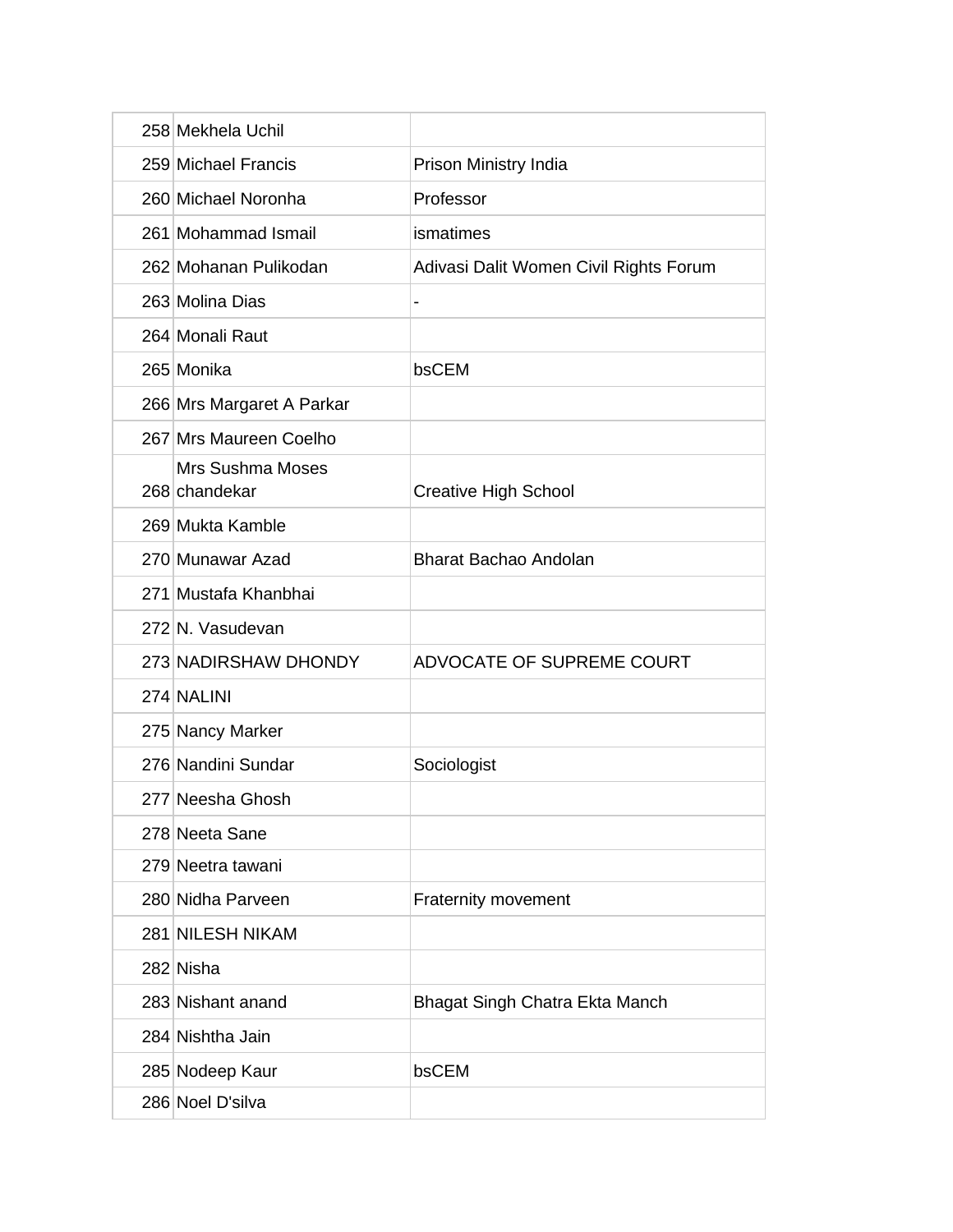| 287 NP.MOHAN KUMAR     | <b>SFI</b>                               |
|------------------------|------------------------------------------|
| 288 Nupur              | <b>JNU</b>                               |
| 289 Oswald             | Individual                               |
| 290 Paankhi Agrawal    |                                          |
| 291 Padmaja Shaw       |                                          |
| 292 Pallavi Gupta      |                                          |
| 293 Paresh Mokal       | College of Social Work Nirmala Niketan   |
| 294 Paresh Shah        |                                          |
| 295 Parni              | <b>Ashoka University</b>                 |
| 296 Partha Chatterjee  | <b>Columbia University</b>               |
| 297 Pascal             | Human Life Development & Research Centre |
| 298 Patsy khan         | Human rights                             |
| 299 Philomena Sequeira | Nirmala Niketan                          |
| 300 Piyush Jain        |                                          |
| 301 Pooja              |                                          |
| 302 Poorvi B           |                                          |
| 303 Poushali Basak     | Forum against Oppression of Women        |
| 304 Prabhat Sharan     |                                          |
| 305 Pradeep Gopalan    | Individual                               |
| 306 Prafulla           |                                          |
| 307 Pramila            | Prison Ministry India                    |
| 308 Pranava            | Srishti school                           |
| 309 Pranoti Dharankar  |                                          |
| 310 Prasad Chacko      |                                          |
| 311 Prasant Paikray    | PPSS/Anti-Jindal & Anti-POSCO Movement   |
| 312 Precilla           |                                          |
| 313 Prem Prakash Verma | <b>Jharkhand Nagrik Prayas</b>           |
| 314 Prielle            |                                          |
| 315 PRISCA             | <b>SVSS</b>                              |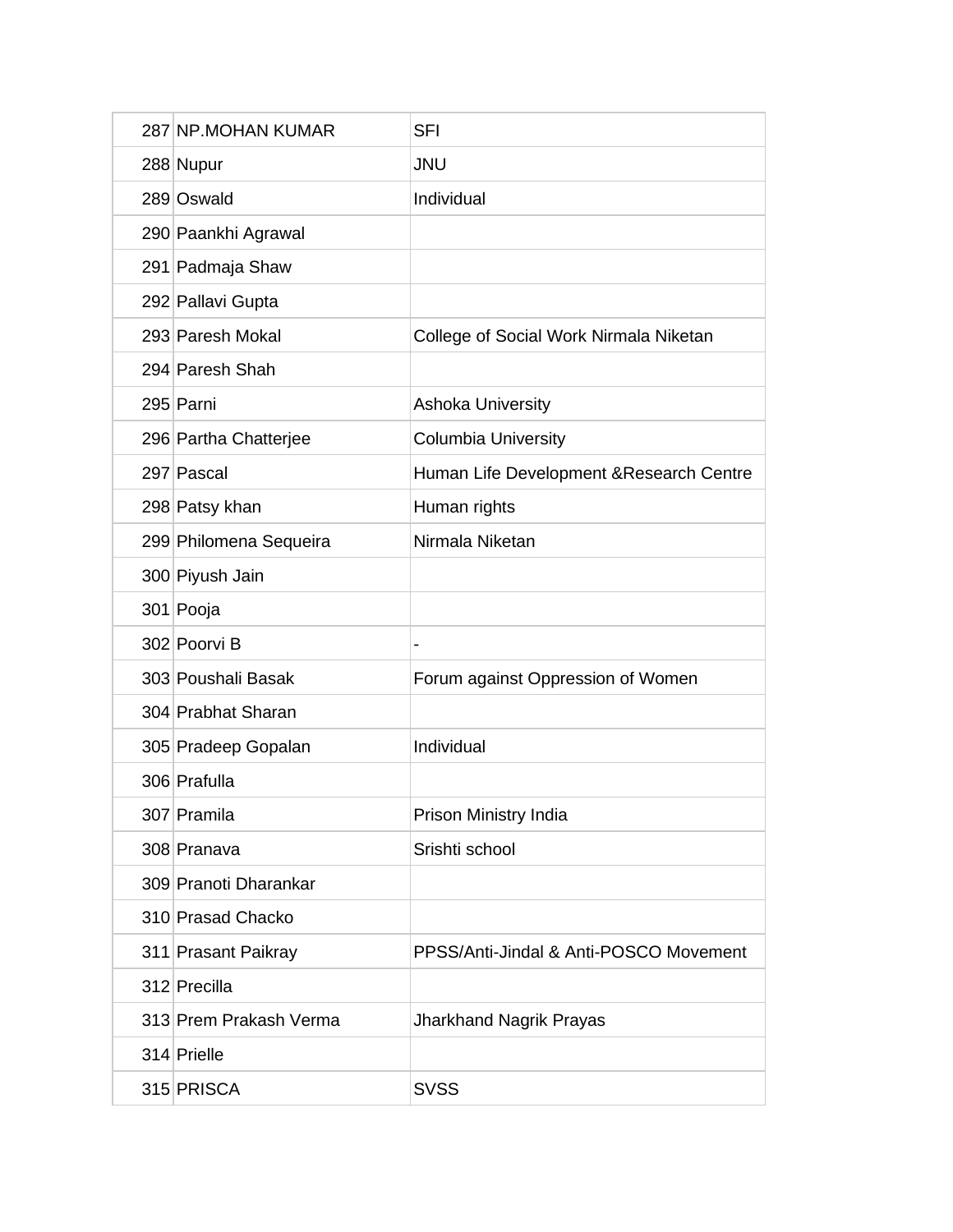| 316 Priti Kirat turakhia     |                                                    |
|------------------------------|----------------------------------------------------|
| 317 Priya DSouza             |                                                    |
| 318 Priyanka Joshi           |                                                    |
| 319 Priyanka Rebello         |                                                    |
| 320 Prof. Amany Refaat       |                                                    |
| 321 Radha Khan               |                                                    |
| 322 Radha Parvate            | St. Xavier College, Mumbai                         |
| 323 Radheya mane             | Lockdown relief project                            |
| 324 Radhika Desai            |                                                    |
| 325 Rahul chavan             | free life foundation                               |
| 326 Rajashri Bansiwar        |                                                    |
| 327 Rajat Thakur             | Journalist                                         |
| 328 Rajesh                   |                                                    |
| 329 Ramadevudu               |                                                    |
| 330 Ramesh                   |                                                    |
| 331 Rasika Godbole           |                                                    |
| 332 Ravi Balla               | Comittee for the Release of Political<br>Prisoners |
| 333 Ravi Duggal              |                                                    |
| 334 Ravneet                  | Jawaharlal Nehru University                        |
| 335 Raymond Milton Rodrigues | Individual                                         |
| 336 Rehber Tarkariwala       | Self Employed                                      |
| 337 Revathi                  |                                                    |
| 338 Richard                  |                                                    |
| 339 rigved chinchmalatpure   | Individual                                         |
|                              |                                                    |
| 340 Rita Mascarenhas         |                                                    |
| 341 Riya Sawant              |                                                    |
| $342$ Roch                   |                                                    |
| 343 Rohit Pisharody          |                                                    |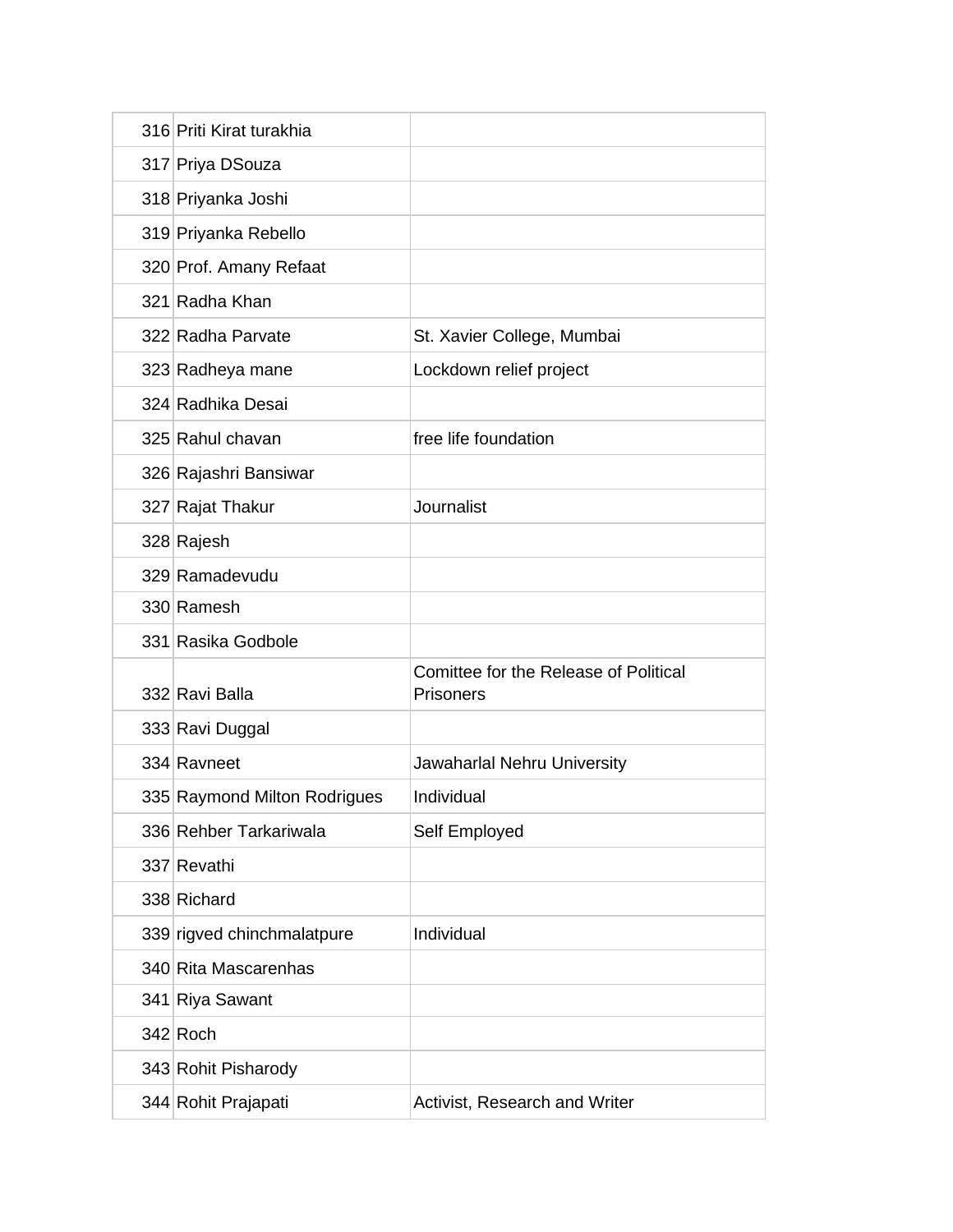|     | 345 RONALD DSOUZA           | Self employed                                 |
|-----|-----------------------------|-----------------------------------------------|
|     | 346 Rosemin                 |                                               |
|     | 347 Roshan Dalvi            |                                               |
|     | 348 Rosy DSilva             |                                               |
|     | 349 Rounak Maiti            |                                               |
|     | 350 Rowena Luis             | Prison Ministry India                         |
|     | 351 Ruchir Suvarna          | <b>SS&amp;C GLOBEOP</b>                       |
|     | 352 Rupesh Gesota           | Individual                                    |
|     | 353 Rupesh Kumar Singh      | <b>Freelance Journalist</b>                   |
|     | 354 Ruvina Fernandes        |                                               |
|     | 355 S BALA SUBRAMANIYAM     | SARDAR PATEL COLLEGE OF<br><b>ENGINEERING</b> |
|     | 356 Saavari                 |                                               |
|     | 357 Sabiha.U.Bootwala       |                                               |
|     | 358 Sagina walyat           | Lawyer                                        |
|     | 359 Sakshi                  |                                               |
|     | 360 Sameera                 |                                               |
|     | 361 SANCIA SEQUEIRA         | Independent worker                            |
|     | 362 Sandhya golhale         | FAOW, PUCL                                    |
|     | 363 Sandhya Srinivasan      | Indian Journal of medical ethics              |
|     | 364 Sandra Almeida          |                                               |
|     | 365 sangeeta gupta          |                                               |
|     | 366 Sanjay                  |                                               |
|     | 367 Sanjay Dmello           |                                               |
|     | 368 Sanjukta Guha           |                                               |
|     | 369 Sanober Keshwaar        |                                               |
|     | 370 Santosh B Nair          | Godrej & Boyce Mfg Co                         |
|     | 371 Santosh Govind Gangurde | Patkar-Varde College, Goregaon, Mumbai        |
| 372 | Sarah                       |                                               |
|     | 373 Sarita Santoshini       |                                               |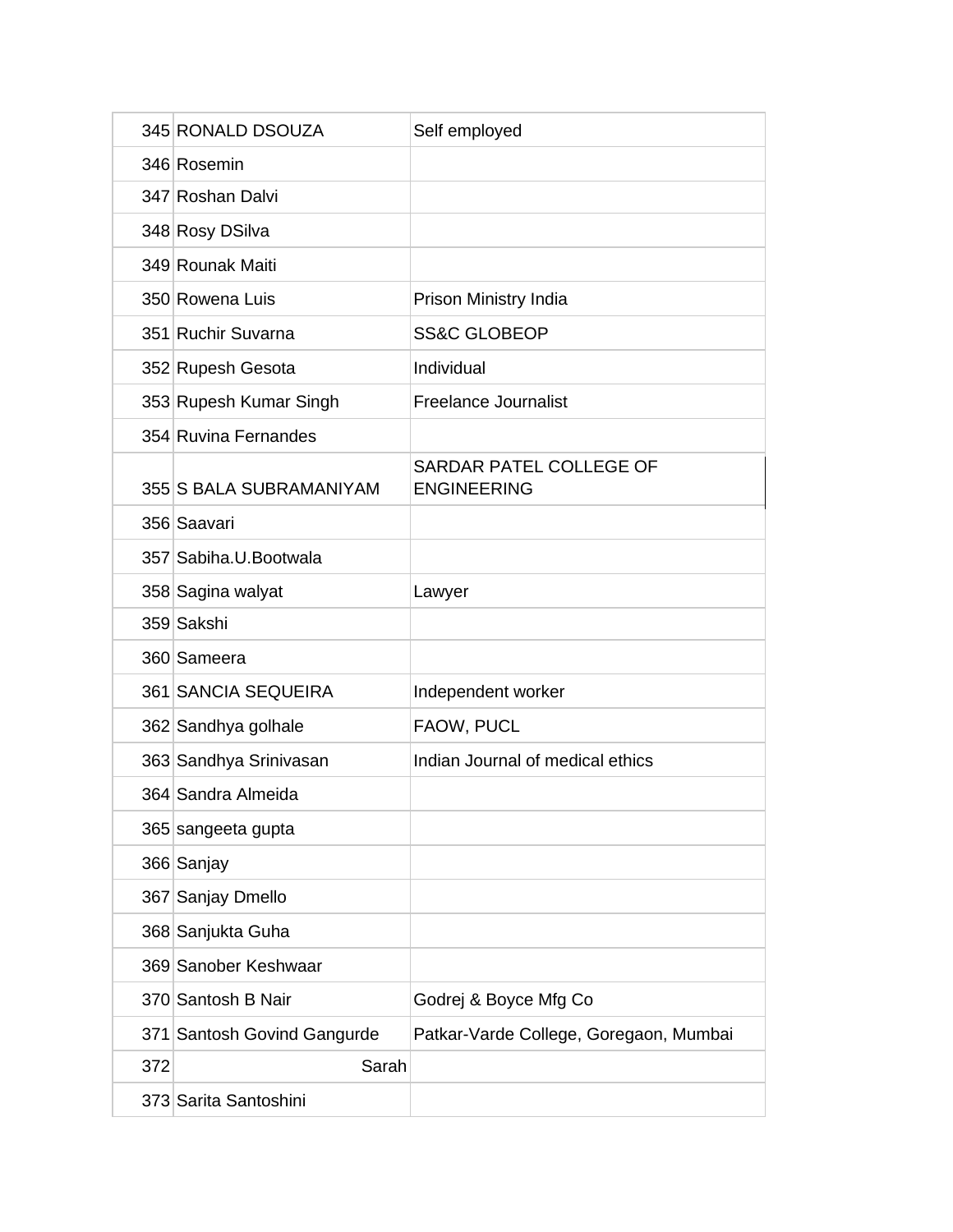| 374 Sarojini             | Jnu                                                |
|--------------------------|----------------------------------------------------|
| 375 Saumya Chakrabarti   | Visva-Bharati Santiniketan                         |
| 376 Savia Dias           | College of social work Nirmala Niketan             |
| 377 sd lalita            | Individual                                         |
| 378 Sebastian Poomattam  | Pperdonal                                          |
| 379 Senjuti Mukherjee    | Independent researcher and archivist               |
| 380 Serah                |                                                    |
| 381 Sevanti Ninan        |                                                    |
| 382 Shabana Ahmed        | College of social work, Nirmala Niketan,<br>Mumbai |
| 383 Shagufta             |                                                    |
| 384 Shahjahan Abubaker   |                                                    |
| 385 Shaikh Anam          |                                                    |
| 386 Shaikh Saleem        | Welfare Party of India                             |
| 387 Shailesh Pais        | Journalist TOI                                     |
| 388 Shalet               |                                                    |
| 389 shalin john          |                                                    |
| 390 Shalini Bijliwala    |                                                    |
| 391 Shalini Nair         |                                                    |
| 392 SHARAD BEHAR         | FORMER CHIEF SECRETARY, MP                         |
| 393 Sharad Chandra Behar | Former Chief Secretary Govt of Madhya<br>Pradesh   |
| 394 Sharath Salian       | <b>Bank</b>                                        |
| 395 Sharique             |                                                    |
| 396 Sharmila             |                                                    |
| 397 sharmila             | <b>IIT Bombay</b>                                  |
| 398 Sharmila Karnik      | Individual                                         |
| 399 Sharvari A Gogate    |                                                    |
| 400 Sheeba Paul          | Shantighar                                         |
| 401 Sheelu Francis       | <b>Women's Collective</b>                          |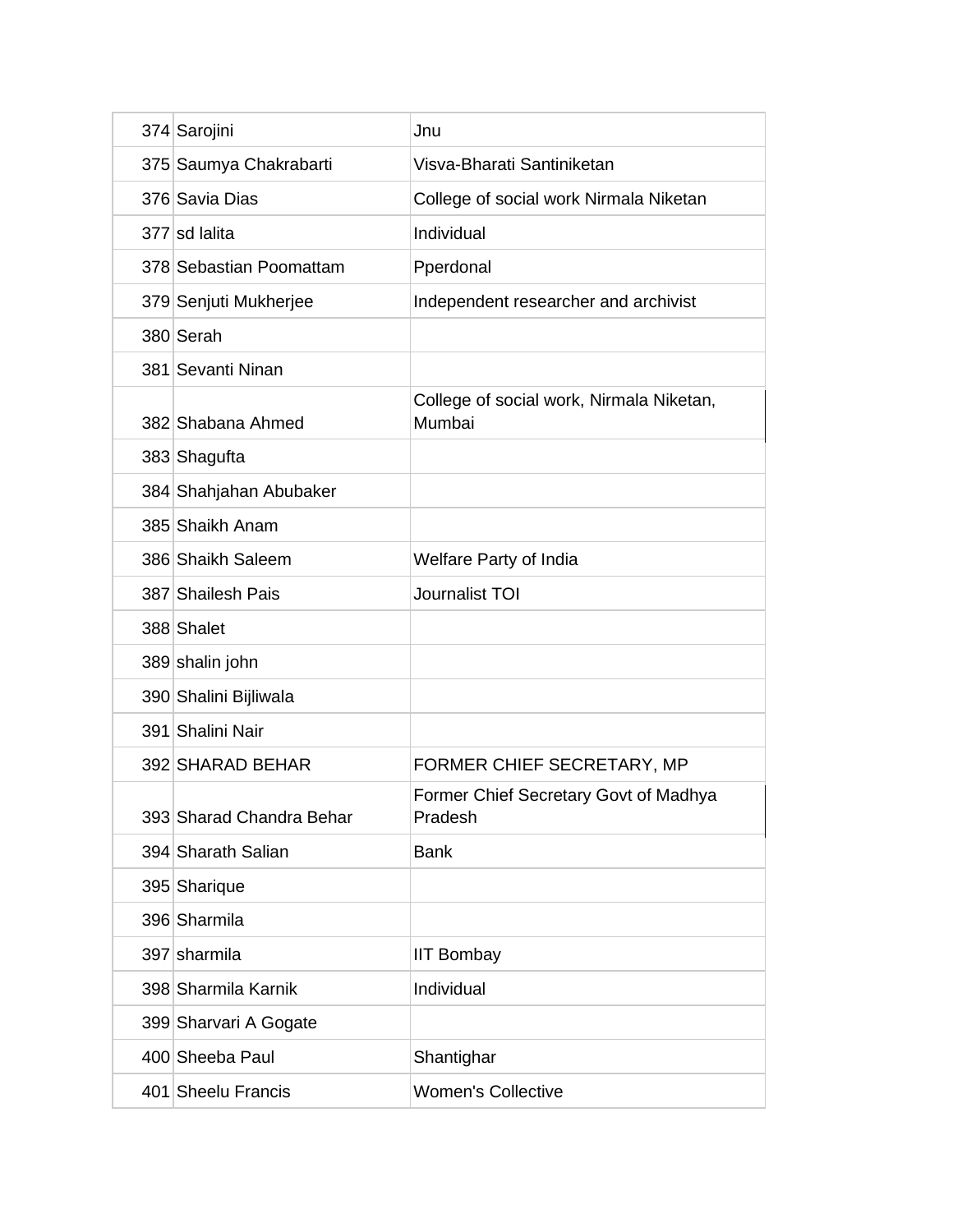| 402 Sheetal Ratwani         |                                                                        |
|-----------------------------|------------------------------------------------------------------------|
| 403 Shefali Saini           | TISS, Mumbai                                                           |
| 404 Shefalle K              | <b>ICWM</b>                                                            |
| 405 Shifa                   | Individual                                                             |
| 406 shiraz bulsara prabhu   | <b>PUCL</b>                                                            |
| 407 Shirlwy                 | Individual                                                             |
| 408 Shiv singh nayal        | Alarippu                                                               |
| 409 Shiva Shankar           |                                                                        |
| 410 Shraddha                |                                                                        |
| 411 Shraddha Chickerur      | University of Hyderabad                                                |
| 412 Shreeya Kotnis          |                                                                        |
| 413 Shriya                  |                                                                        |
| 414 Shrushti Barhanpure     |                                                                        |
| 415 Shruti Lokre            |                                                                        |
| 416 Shubhangi Singh         | <b>Feminist Legal Activist</b>                                         |
| 417 Shweta                  |                                                                        |
| 418 Shyama Haldar           |                                                                        |
| 419 Shyna P A               | Advocate                                                               |
| 420 Siddhant Dilip Shinde   |                                                                        |
| 421 Simone Monteiro         | Individual                                                             |
| 422 Simone Morarka          |                                                                        |
| $423$ Sini                  |                                                                        |
| 424 Sister Anitha Rodrigues | Holy Cross English High School, Aurangabad                             |
| 425 Smita                   |                                                                        |
| 426 Sneha B                 | Graduate - M.A Social Work in Criminology<br>and Justice, TISS, Mumbai |
| 427 Sneha Dasgupta          |                                                                        |
| 428 Snehal Pundkar          |                                                                        |
| 429 Soham Haware            | Saraswati college of engineering                                       |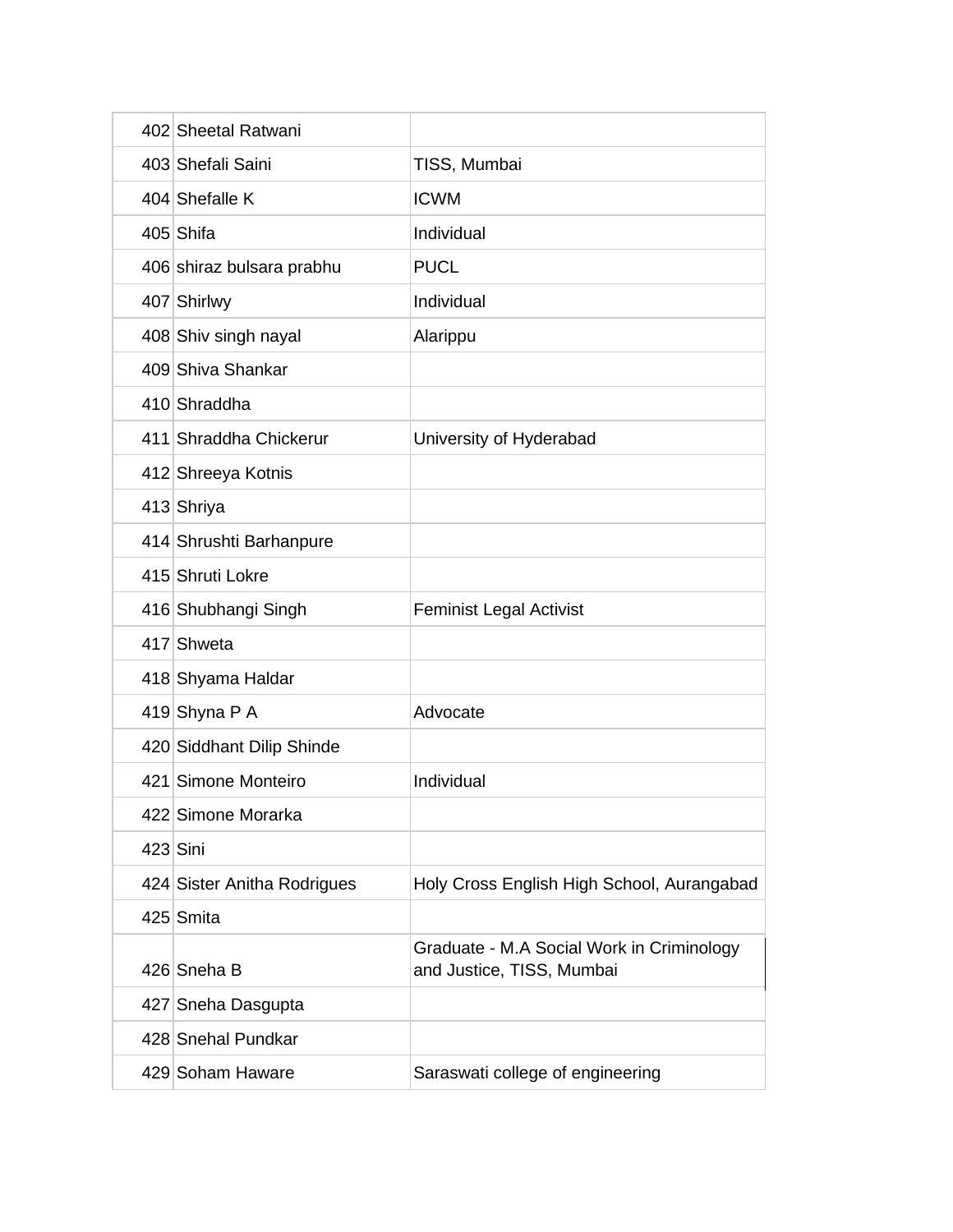| 430 Somasekhara Sarma      | <b>VIRASAM</b>                                 |
|----------------------------|------------------------------------------------|
| 431 Sonali Srivastava      | Anode Governance Lab                           |
| 432 Sophia Almeida         | Claybots                                       |
| 433 Soumik Banerjee        |                                                |
| 434 Sourya Bandyopadhyay   |                                                |
| 435 Spalzes wangmo         | Local ladakh                                   |
| 436 Sr. Premila            | Individual                                     |
| 437 Sridhar A              | <b>Tata Institute of Social Sciences</b>       |
| 438 Stacy                  |                                                |
| 439 Stanislass Solan       | Individual                                     |
| 440 Stasha                 |                                                |
| 441 Subhasis               | IIEST, Shibpur                                 |
| 442 Suchitra D Tillway     | Individual                                     |
| 443 Sudha N                | Independent                                    |
| 444 Sudhir Vombatkere      |                                                |
| 445 Sugandha Prakashkar    | College of Social Work, Nirmala Niketan        |
| 446 Sugra Chunawala        |                                                |
| 447 Suhas Kolhekar         | National Alliance of People's Movements        |
| 448 Sujata Gothoskar       | Forum Against Oppression of Women              |
| 449 Sujata Patel           | Savitribai Phule Pune University               |
| 450 Sukumar Damle          | All India Trade Union Congress                 |
| 451 Sumaiya                | Sarva / Diva Yoga                              |
| 452 Sumedh Shinde          |                                                |
| 453 suneet chopra          | ALL INDIA AGRICULTURAL WORKERS<br><b>UNION</b> |
| 454 Sunil Dmello           |                                                |
| 455 Sunil Khanna           | Crimplon Yarns Pvt. Ltd.                       |
| 456 Sunita                 | Individual                                     |
| 457 Supantha Bhattacharyya | Hislop College, Nagpur                         |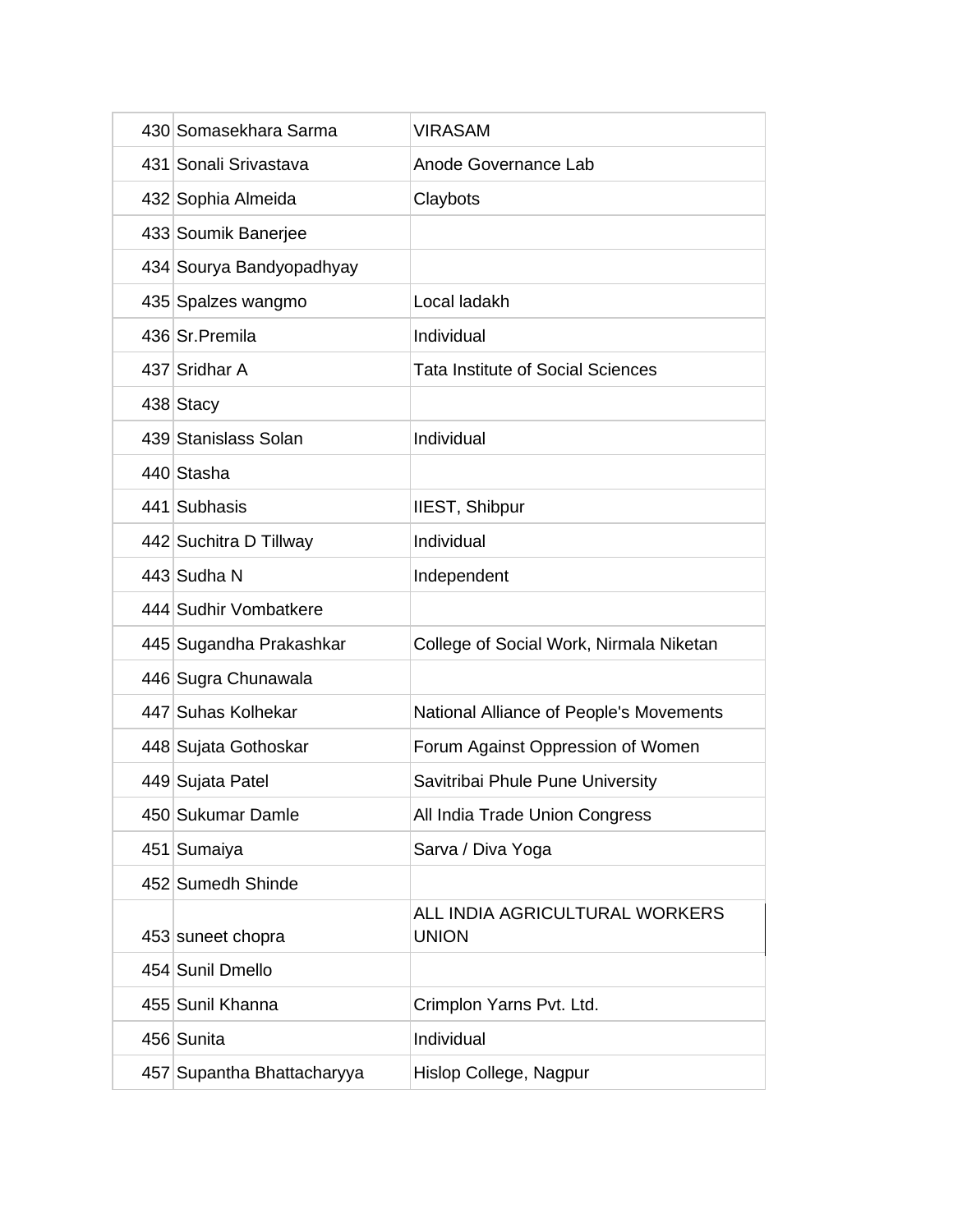| 458 Surabhi Agarwal    | Socialist Party (India)                 |
|------------------------|-----------------------------------------|
| 459 Suraj Barthy       |                                         |
| 460 Suraj samrat       | Freelance journalist                    |
| 461 Surbhi Shrivastava |                                         |
| 462 Susan Abraham      |                                         |
| 463 Sushant            |                                         |
| 464 Suvaiba            | Individual                              |
| 465 Swati              |                                         |
| 466 Swati Narayan      |                                         |
| 467 T R Ramachandran   |                                         |
| 468 Tabrez             |                                         |
| 469 Tahira             | Individual                              |
| 470 Tannishta Nair     | Samaritans Mumbai                       |
| 471 Tanya Gonsalves    |                                         |
| 472 Tara Rai           | <b>Democracy Collective</b>             |
| 473 Thaddeus           | Individual                              |
|                        |                                         |
| 474 Tomar              | Individual                              |
| 475 Trupti             | college of social work, Nirmala Niketan |
| 476 Tushar Kanti B     | Independent writer - Translator         |
| 477 Uddhav kamble      | Read govt servant                       |
| 478 Uma V Chandru      |                                         |
| 479 Umang Kumar        | Individual                              |
| 480 Uneish D           | Individual                              |
| 481 Uttam Jagirdar     | Ghar hakk sangharsh samiti              |
| 482 V. Saldanha        |                                         |
| 483 Vaibhay Kamble     | Altruist Technologies Pvt.Ltd, Pune     |
| 484 Vaishali Kotwal    |                                         |
| 485 Vaishnavi          | Kc law college                          |